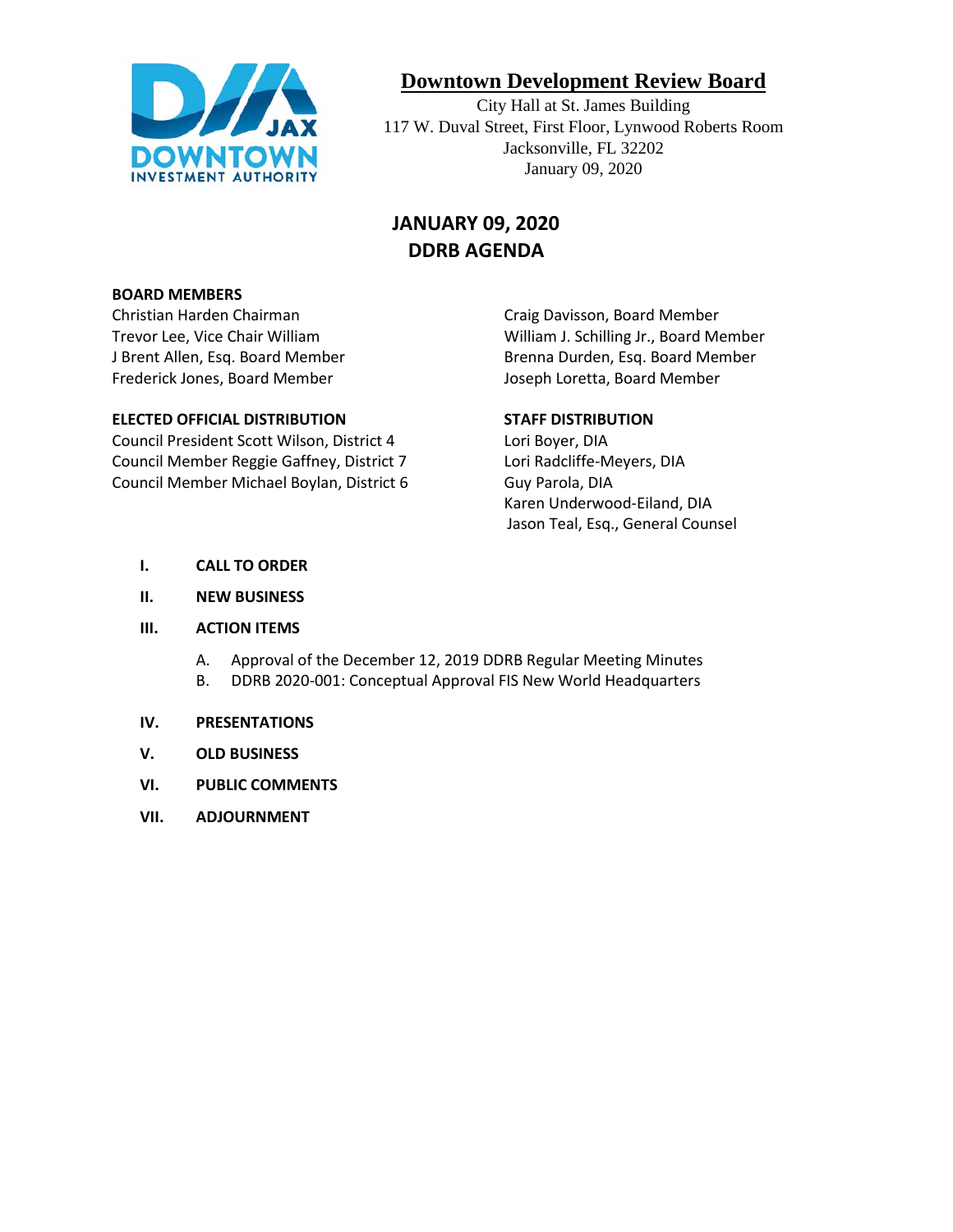

*Thursday, January 9, 2020*

## **MEETING MINUTES**

**Board Members Present:** C. Harden, Chair; T. Lee, Vice Chair; B. Schilling; Brent Allen, Esq.; J. Loretta; F. Jones.

**Board Members Not Present:** C. Davisson; and B. Durden, Esq.

**DIA Staff Present:** Guy Parola, Operations Manager, Lori Radcliffe-Meyers, Redevelopment Coordinator, and Karen Underwood-Eiland, Executive Assistant

**Representing Office of General Counsel:** Jason Teal

### **I. CALL TO ORDER**

#### **Meeting Convened: 2:00 p.m.**

Chairman Harden called the meeting to order at 2:00 p.m., and the members identified themselves for the record.

#### **II. NEW BUSINESS**

A letter was provided to the Members from Lori Boyer, DIA Chief Executive Officer. Mr. Parola reported that this letter was regarding the Downtown Overlay Riverfront Setbacks.

Chairman Harden asked anyone wishing to speak on a particular project to complete a public speaker card and to provide them to Karen. He also reminded Board Members to disclose any ex-parte communication with any of the applicants presenting projects today or conflicts of interest prior to the item being addressed by the Board.

### **III. ACTION ITEMS**

### **A. APPROVAL OF THE DECEMBER 12, 2019 DDRB MEETING MINUTES.**

## **A MOTION WAS MADE BY BOARD MEMBER ALLEN AND SECONDED BY BOARD MEMBER LEE APPROVING THE DECEMBER 12, 2019 DDRB MINUTES.**

**THE MOTION PASSED UNANIMOUSLY 6-0-0.**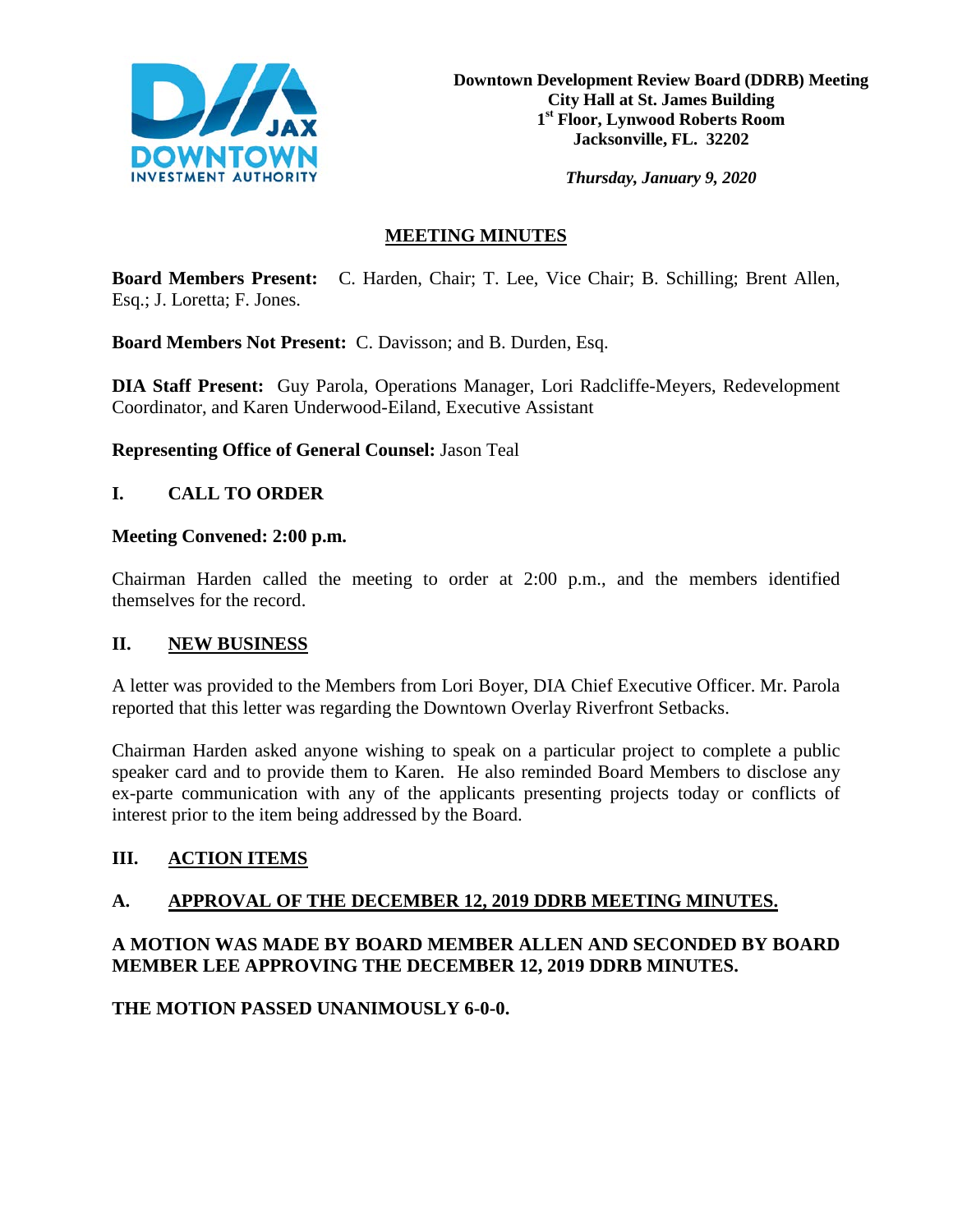#### **B. DDRB 2020-001: Conceptual Approval FIS New World Headquarters**

Mrs. Lori Radcliffe-Meyers reported that DDRB Application 2020-001 seeks Conceptual approval for the development of a 12-story office tower and an 8-story parking structure which will provide 1,603 spaces along with 3,600 square feet of mixed-use office space. The project site is 5.71 acres and is located in the Brooklyn Overlay District.

Mrs. Radcliffe-Meyers presented Lane Gardner, Hines, and Development Manager for FIS Headquarters.

Mr. Gardner, Kristopher Stuart, Gensler, Christian Lemon, Lemon Brooke Landscape Architects, and T.R. Hainline, Rogers Towers provided a presentation to the Board.

Chairman Harden had a questions regarding requirement G that states, Due to the unconventional size of the retail office space proposed, the use shall be identified at the time of issuance of CO.

Mrs. Radcliffe-Meyers responded to Chairman Harden that staff decided to make that recommendation by stating prior to issuance of CO; they would have to show that they already have a tenant or user in place, to show that that space would be activated.

Board Member Allen inquired if the code requires the user of the space to be open to the public. Mr. Parola responded that it does not, but doesn't mean staff doesn't want to see the same hallmarks as if it were.

Mr. Gardner commented that he was not seeking any deviations and agrees with all of the staff's recommendations. They will incorporate those when they move to final design.

Public Comment:

M.C. Ceree Harden, General Partner for Riverside Avenue Partners stood in for Paul Harden. They are the developers of the TIAA Bank Building and have been occupying that space for 11 years and excited about the opportunity to work with Hines.

He addressed concerns below as the project is finalized:

- Traffic logistics of how it impacts the access and egress from the building, the F&F Building and the Black Knight Buildings.
- The impact of the view corridors of their tenants.
- The landscape plans.

They will continue having conversations with Hines.

Stanley Scott commented that he supports this project 100 percent.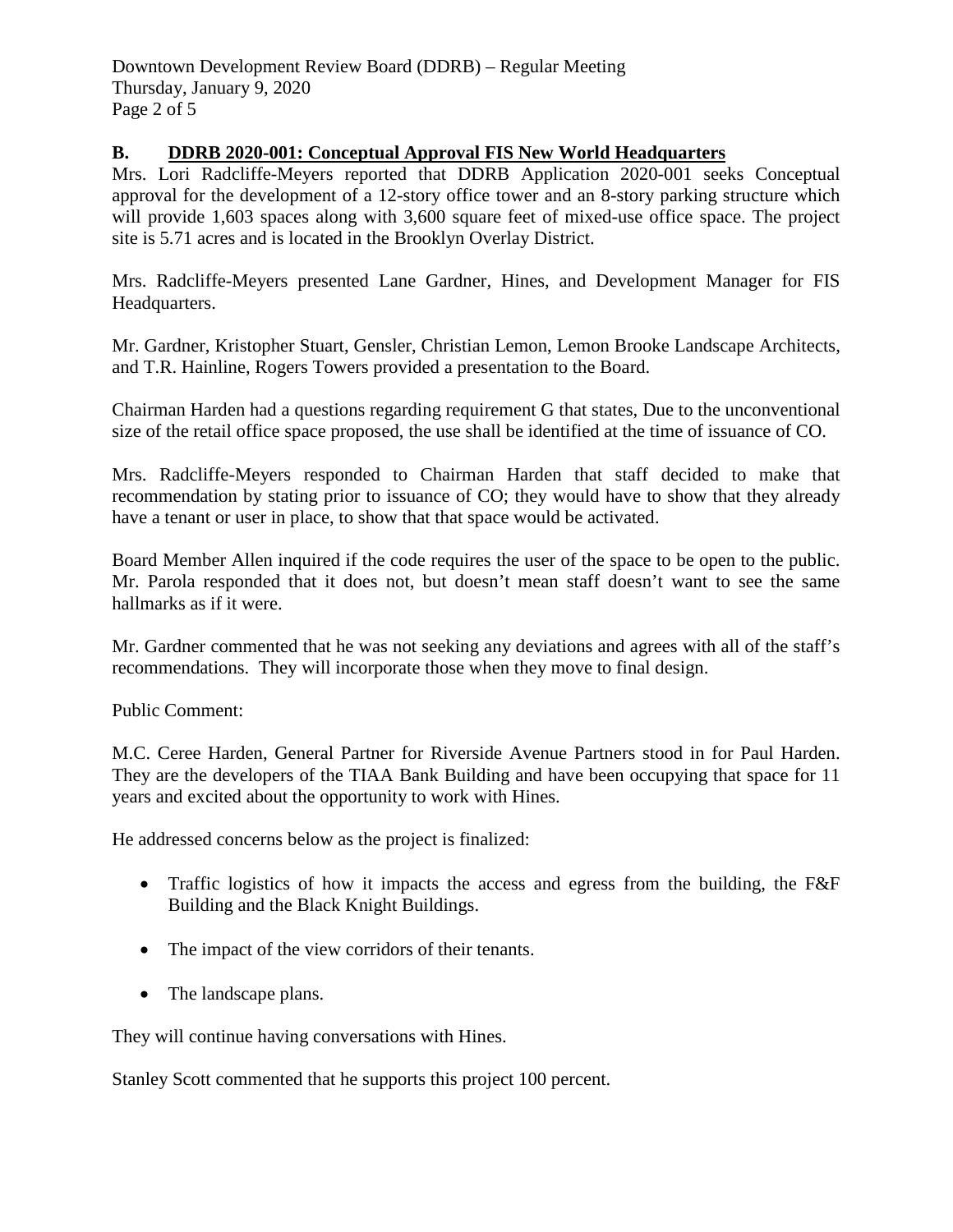Board Member Schilling reported ex parte communications with Mr. Hainline and inquired about the location of the green wall. Mr. Gardner replied that it will be located at the bottom of Forest Street extension.

Board Member Schilling asked about the size of the retail space. Mr. Gardner responded that the total square footage is 3,600. They spent extensive time with Lori Boyer on the overlay.

Board Member Lee asked about the number of employees that are going to work at FIS in this location. Mr. Gardner responded that they are looking for growth up to about 1,800 employees.

Board Member Lee asked was there a direct connection from FIS to the Riverwalk. Mr. Gardner replied yes. He also inquired about the proposed dock. Mr. Gardner reported that was yet to be determined.

Board Member Loretta inquired about the project not meeting all the portions of the design guidelines and went through them with the developers.

Board Member Allen disclosed ex parte communication with Mr. Chris Hagan. He agreed with Mr. Scott's comments that this is a wonderful opportunity for Jacksonville.

Board Member Jones disclosed ex parte communications with Mr. Jim Gilmore. He noted the public art opportunity was critical and there may be an opportunity to work with the Cultural Council to commission some artists to do something genuinely in Jacksonville. He agreed with Board Member Loretta's point regarding the sidewalk issue along Forest Street corridor. He did not want to have garages being the focal point of the corridor. This is a great project and should be celebrated. Mr. Gardner thanked him for his feedback.

Chairman Harden disclosed ex parte communication with Mr. Jim Gilmore. He concurred with Board Member Lee's feedback and recommended more transparency on Riverside Avenue. Mr. Gardner said that they will revisit both sides of it. Chairman Harden also recommended having the sidewalk go all the way from Riverside to the Riverwalk from a safety standpoint to avoid the pedestrians getting lost by not having direct access along the block to cross the street.

Chairman Harden also mentioned the exodus of folks from the current F&F campus down Riverside Avenue towards the Fresh Market with zero shade.

A brief discussion ensued about looking at other alternatives to the street scape consistency issue of Riverside Avenue.

Chairman Harden pointed out the landscape portion, materials on the garage having realistic elevations and actual photos of that louvered ribbed treatment to be provided for Final approval.

Jason Teal asked if the signage that is depicted in the presentation their final package or were they anticipating changes to the signage. Mr. Gardner responded yes, they need to add specificity to the package for the signage.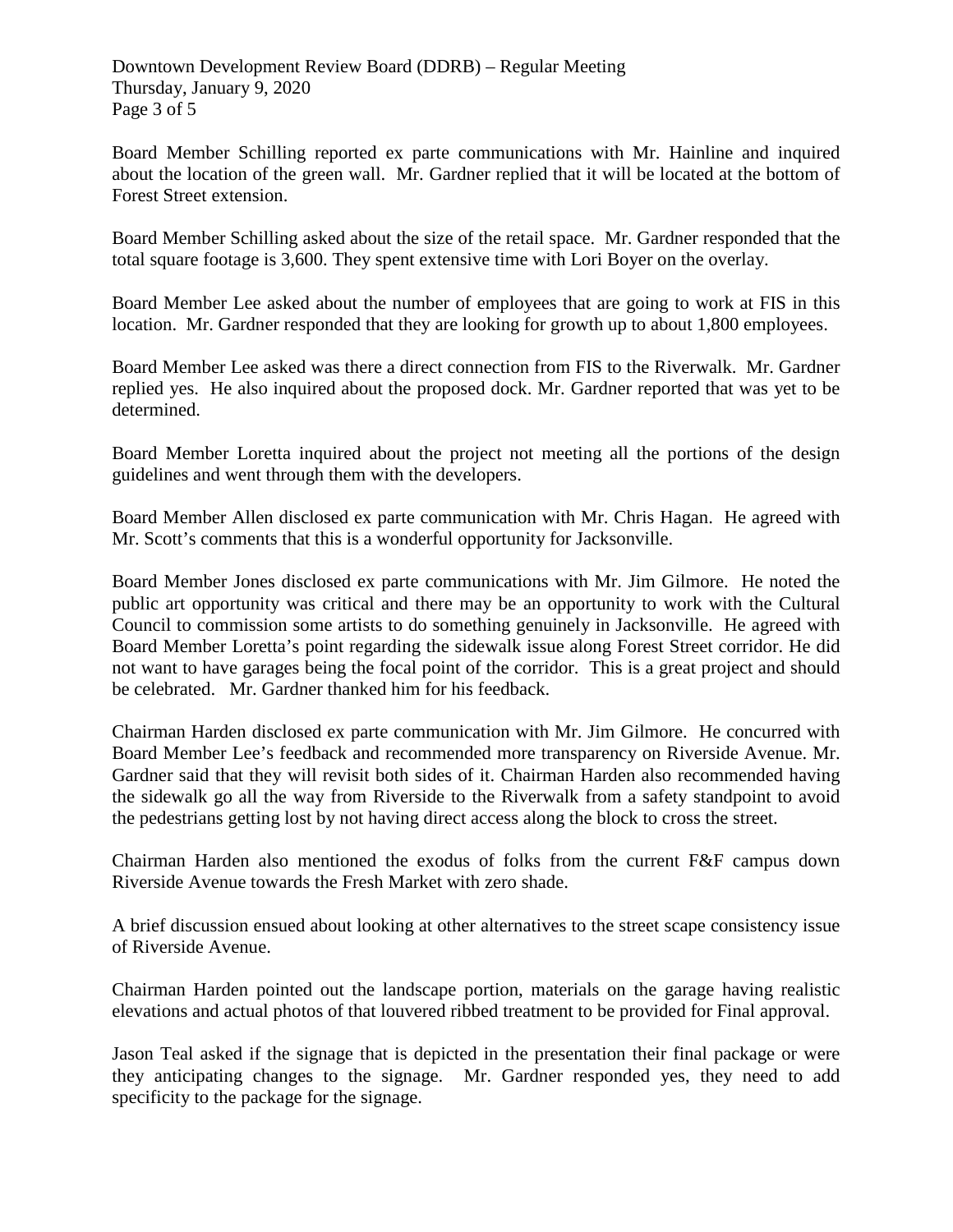Downtown Development Review Board (DDRB) – Regular Meeting Thursday, January 9, 2020 Page 4 of 5

Chairman Harden recommended lighting treatment around the upper garage levels to avoid the look of a barren wall.

#### **A MOTION WAS MADE BY BOARD MEMBER ALLEN AND SECONDED BY BOARD MEMBER LORETTA GRANTING CONCEPTUAL APPROVAL OF DDRB 2020-001 FIS NEW WORLD HEADQUARTERS WITH THE FOLLOWING RECOMMENDATIONS:**

- (A) At final review, the developer shall provide enough detail so as to illustrate that the "Pedestrian Zone" meets the definition of such in the Ordinance Code, and meets the various requirements and design/amenity features for the "Pedestrian Zone";
- (B) Streetlights, benches and street furnishings shall be placed in the Amenity Area. Street furnishings (e.g. benches, trash receptacles) shall be in accordance with the Downtown Streetscape Design Guidelines;
- (C) Interactive Public Art, Public Art or Sculptures shall be placed within the Urban Open Space areas which are identified on the Landscape Plan as Special Features;
- (D) At Final the detailed Landscape Plan must show all required items, to include a detail for the proposed green wall;
- (E) Continue the visual aesthetics between the two buildings by incorporating the landscape treatment (trees) utilized on the open balcony of the main tower to the upper level parking deck perimeter. This will help visually tie the two buildings together and soften the view of the deck from the upper floors of the office complex;
- (F) Signs to and from the Riverwalk shall follow the Riverwalk Design Criteria for signage;
- (G) Due to the unconventional size of the retail/office space proposed, a user shall be identified at the time of issuance of a Certificate of Occupancy.

### **THE MOTION PASSED UNANIMOUSLY 6-0-0.**

### **IV. PRESENTATIONS:**

None

### **V. OLD BUSINESS**

**None**